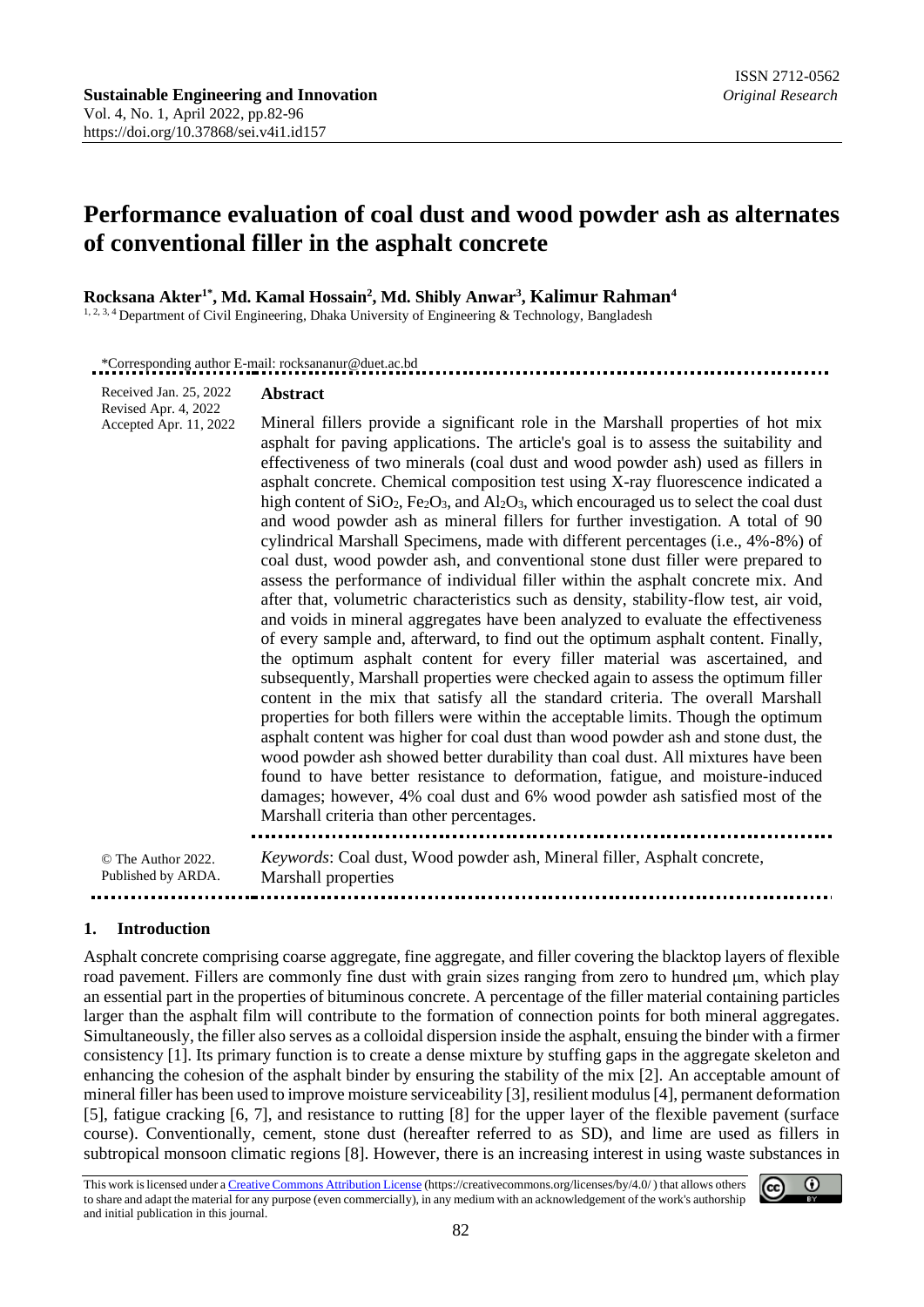recent decades due to growing environmental concerns in developing countries. Industrial and by-product waste can efficiently be used as non-conventional fillers in asphalt concrete to enhance performance rather than conventional filler [9, 10, 11]. Table 1 listed some non-conventional filler names in several previous studies to check their suitability on asphalt concrete.

| Filler name           | % Filler       | Properties                                              | Optimum asphalt<br>content $(\% )$ | Optimum<br>filler<br>content $(\% )$ | Reference |
|-----------------------|----------------|---------------------------------------------------------|------------------------------------|--------------------------------------|-----------|
| Fly ash               | 2, 4, 6 & 8    | <b>Marshall Properties</b><br>and Marshall<br>Quotient  | 5.07, 4.9, 4.8 and<br>5.4          | 4                                    | $[12]$    |
| Fly ash               | 4, 5, 6, 7 & 8 | <b>Marshall Properties</b><br>and Retained<br>Stability | 5.65, 5.65, 5.65,<br>5.70 and 5.70 | 6                                    | $[14]$    |
| Cement bypass<br>dust | 5 and 13       | <b>Marshall Properties</b>                              | 4.4 and 5.7                        | $\overline{4}$                       | [13]      |
| Brick dust            | 4, 5, 6, 7 & 8 | <b>Marshall Properties</b><br>and Retained<br>Stability | 5.72, 5.67, 5.73,<br>5.70 and 5.65 | 6                                    | $[14]$    |

Table 1. List of some previous studies on the properties of asphalt concrete considering waste substances as replacements for conventional filler

Several studies were conducted to assess the suitability of using mineral filler composition on the performance of hot mix asphalt (HMA). Different types and quantities of filler affect the effectiveness of the asphalt mix [15]. For instance, notable improvement was reported on the responsive performance of asphalt mixture containing cement fillers, which include raveling rigidity and anti-permeable capacity with a 5% optimum asphalt/aggregate ratio [16]. Another study suggested better performance with 5% cement bypass dust (CBPD) filler with 4.5% optimum asphalt content without any adverse effect on Marshall properties [13] Raja and Tapas [12] revealed a relatively high stability value with a relatively low OAC for the mixture containing 4% fly ash as optimum filler content compared to conventional mix and standard specification. Arabani et al. [17] demonstrated that waste glass powder and waste brick powder show longer fatigue resistance and better perform better than others as a filler material. Mohammad and Fadhil [7] investigated that the asphalt mixes prepared with hydrated lime (Optimum Asphalt Content (OAC)-5.3%) have superior resistance to moisture damage with a higher stability value (i.e., 12.8 kN) in comparison with Portland cement (OAC-5%) and limestone dust (4.7%). However, mixtures prepared with Portland cement as a filler demonstrated greater resistance to fatigue failure of asphalt concrete pavement.

The filler materials should contain the sum of  $SiO_2$ ,  $Al_2O_3$ , and Fe<sub>2</sub>O<sub>3</sub> more than 70% as per ASTM C618[18, 19]. A primary investigation was performed in this study using X-ray fluorescence (XRF) test of individual mineral fillers to determine the percentage of  $SiO_2$ ,  $Al_2O_3$ , and  $Fe_2O_3$  in coal dust (hereafter referred to as CD) and wood powder ash (hereafter referred to as WPA). Table 2 shows the chemical composition test results of CD and WPA showing a relative comparison with conventional filler SD. More significant percentage of the summation of  $SiO<sub>2</sub>$ ,  $Al<sub>2</sub>O<sub>3</sub>$ , and Fe<sub>2</sub>O<sub>3</sub> were found in CD and WPA than recommended values as well as than conventional stone dust (SD) that motivated us to check the further feasibility of using CD and WPA as filler material in asphalt concrete mix.

|                  | Weight percent |         |            |  |  |
|------------------|----------------|---------|------------|--|--|
| Material         | <b>SD</b>      | CD      | <b>WPA</b> |  |  |
| SiO <sub>2</sub> | 58.0516        | 48.0205 | 72.5811    |  |  |
| $Al_2O_3$        | 10.4144        | 14.8643 | 0.7947     |  |  |
| CaO              | 7.6344         | 11.3005 | 12.4044    |  |  |

Table 2. Chemical composition test results of the selected filler materials in this study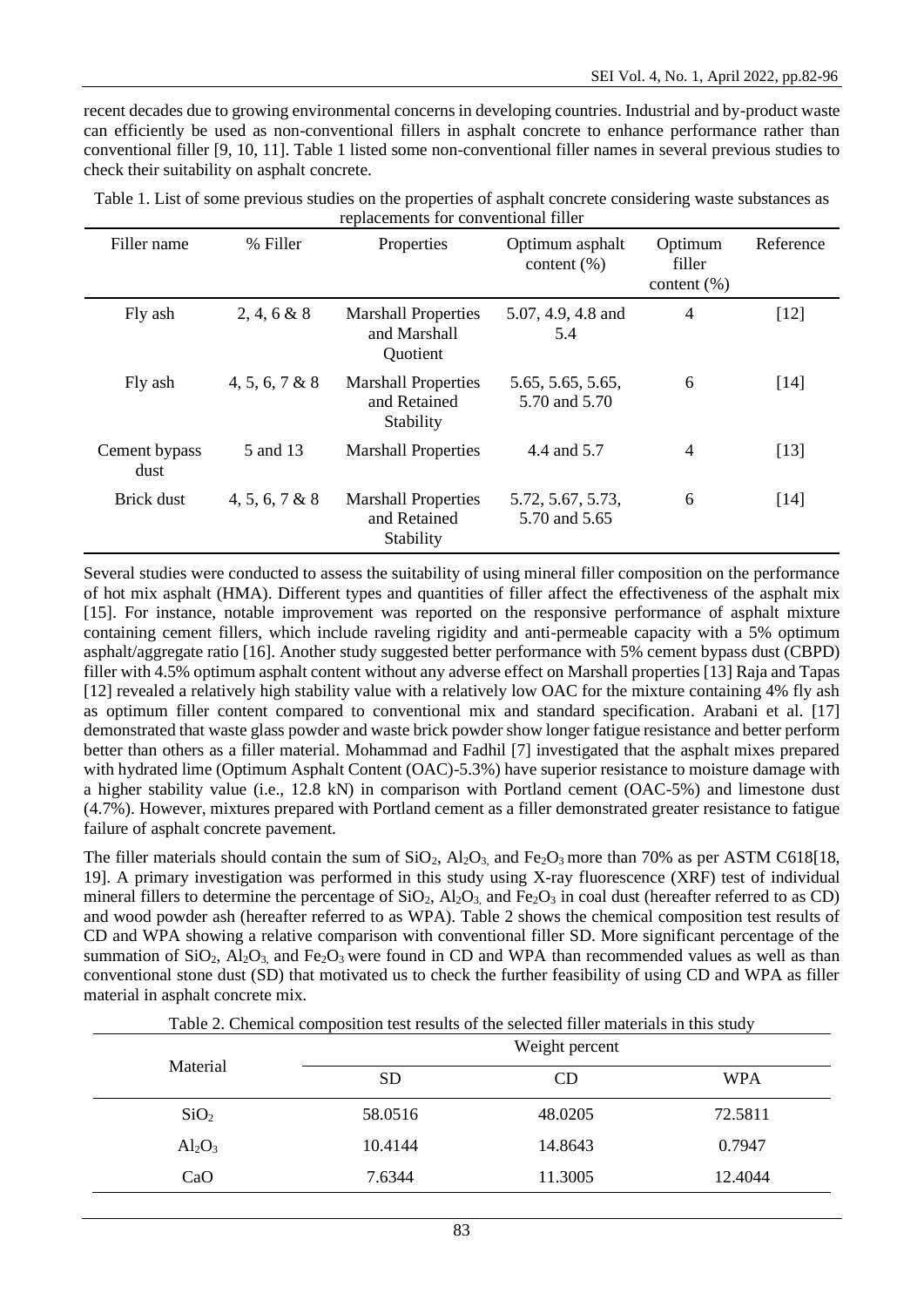|                                |                              | Weight percent |                          |
|--------------------------------|------------------------------|----------------|--------------------------|
| Material                       | ${\rm SD}$                   | CD             | <b>WPA</b>               |
| Fe <sub>2</sub> O <sub>3</sub> | 11.2939                      | 9.3019         | 0.9900                   |
| SO <sub>3</sub>                | 0.2314                       | 9.2584         | 1.0606                   |
| TiO <sub>2</sub>               | 1.4801                       | 2.9936         | 0.1687                   |
| $K_2O$                         | 3.9270                       | 1.7389         | 6.7395                   |
| MgO                            | 4.3189                       | 1.1718         | 1.6793                   |
| Na <sub>2</sub> O              | 1.9247                       | 0.3025         | 0.5573                   |
| SrO                            | 0.0298                       | 0.2628         | 0.0568                   |
| $P_2O_5$                       | 0.4163                       | 0.2528         | 2.5817                   |
| <b>BaO</b>                     | 0.0824                       | 0.1894         |                          |
| MnO                            | $\qquad \qquad \blacksquare$ | 0.1345         | 0.2995                   |
| $Cr_2O_3$                      | 0.0321                       | 0.0759         | 0.0160                   |
| ZrO <sub>2</sub>               | 0.0794                       | 0.0569         | $\overline{\phantom{a}}$ |
| ZnO                            | 0.0535                       | 0.0352         | 0.0369                   |
| CuO                            | 0.0126                       | 0.0226         | 0.0063                   |
| Rb <sub>2</sub> O              | 0.0175                       | 0.0175         | 0.0272                   |
| Total                          | 100                          | 100            | 100                      |

Most non-conventional fillers cannot be used directly [17, 20, 21], but CD has been used in this study directly without any processing. Moreover, in Bangladesh, coal and wood powder can be easily collected. These ashes are usually the forms of fine particles that efficiently fly by air, thus causing air pollution and human health problems. The initiative to use these materials as filler material could have a sizeable impact on the environment and the economic system.

Therefore, there is a significant opportunity to develop an alternative type of mineral filler material that will provide satisfactory results while also helping to solve the environment's solid problem of waste management. Based on the background described above, the research explored the properties of asphalt concrete using CD and WPA as mineral fillers, as well as optimized the percentage of mineral fillers in asphalt concrete. Finally, we discovered correlations between OAC and the percentage of mineral fillers used.

## **2. Materials and methodology**

Locally accessible ingredients were considered to carry out the laboratory experiments, including coarse aggregates made of stone chips, fine aggregates made of a combination of stone chips and local sand, mineral fillers (CD, WPA, and SD), and asphalt binder. Asphalt concrete mix containing stone dust filler is used as a reference/control specimen to compare the properties of CD and WPA containing asphalt mixes. The experimental investigations of this study consist of three steps, i.e., i) selection and preparation of materials, ii) physical and chemical testing of materials and iii) preparation and selection of mix proportions of materials for asphalt concrete.

In the first step, this study evaluates different asphalt concrete components to select suitable material for the experimental preparation. The brief of the materials composition and percentage of varying filler materials used in this experimental study with their AASHTO recommended percentages are provided in Table 3. In this research campaign, CD has been used as a filler material that is a powdered form of coal produced via the grinding of coal. While wood powder ash (WPA) is a form of wooden powder made via the burning of wood powder at (220 to 300)˚C temperature.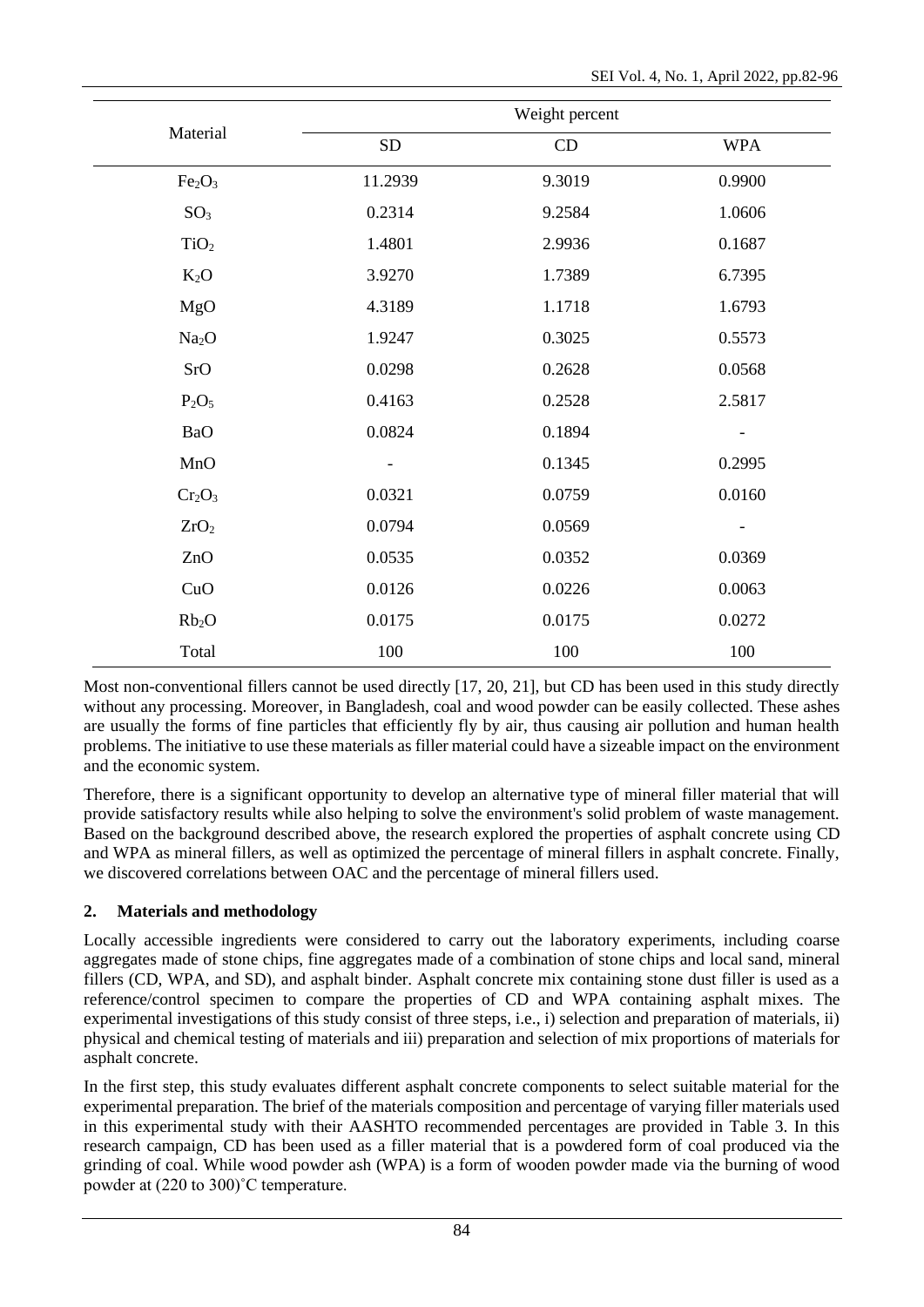|                                    | Table 3. Materials composition used in this study           |                                                  |             |
|------------------------------------|-------------------------------------------------------------|--------------------------------------------------|-------------|
| Materials                          | Study experimental setup                                    | Standard as per<br>AASHTO T27 and<br>T37 [22,23] |             |
|                                    | Sieve size                                                  | % by volume                                      |             |
| Stone chips<br>(CA)                | Retained on #10 and<br>passing 3/4", 1/2", 3/8"<br>and $#4$ | 56, 57, 58, 59 and 60                            | $(50-65)$ % |
| Stone chips and local sand<br>(FA) | Retained on $\#200, \#80$ ,<br>$#40$ and Passing $#10$      | 36                                               | -           |
| Fillers (SD, CD, WPA)              | Passing $#200$                                              | 4, 5, 6, 7 and 8                                 | $(4-8)$ %   |
| Asphalt binder                     |                                                             | 5-7 $(60/70)$ PG)                                | $5 - 8$     |

Subsequently, in the second step, the physical properties of aggregate and asphalt binder were checked as per the standard guidelines and compared with typical values to cross-check the appropriateness of selected materials for Asphalt concrete mix. Tests such as specific gravity, absorption capacity, grain size analysis, elongation index (EI), flakiness index (FI), aggregate impact value (AIV), and aggregate crushing value (ACV) were performed to specify aggregate's physical properties. The physical properties test results of aggregates are shown in Table 4.

| Table 4. Physical properties of aggregates used in this experimental investigation |                            |                                  |             |                                |  |  |  |  |
|------------------------------------------------------------------------------------|----------------------------|----------------------------------|-------------|--------------------------------|--|--|--|--|
| Property                                                                           | <b>Test Method</b>         | Test avg. value<br>(Coarse Agg.) | (Fine Agg.) | Test avg. value Standard value |  |  |  |  |
| $ACV$ $(\% )$                                                                      | BS812: Part 110:1990 [24]  | 26                               |             | $<$ 30                         |  |  |  |  |
| $\text{AIV}$ (%)                                                                   | BS812: Part 112:1990 [25]  | 9.0                              |             | <25                            |  |  |  |  |
| Specific gravity                                                                   | ASTM C 127, C 128 [27, 28] | 2.64                             | 2.59        |                                |  |  |  |  |
| EI(%)                                                                              | <b>ASTM D 4791 [29]</b>    | 15                               |             | <25                            |  |  |  |  |
| FI(%)                                                                              | <b>ASTM D 4791 [29]</b>    | 22                               |             | $<$ 25                         |  |  |  |  |
| Water Absorption (%)                                                               | <b>ASTM C 127 [27]</b>     | 1.19                             | 2.10        |                                |  |  |  |  |

A variety of laboratory tests have been conducted to evaluate the physical properties of asphalt, including specific gravity, ductility, flash point, fire point, softening point, and penetration. The brief test results of those tests are given in Table 5.

Table 5. Physical properties of asphalt binder used in this study

| Property                        | <b>Test Method</b>     | Test avg. Value | <b>Standard Value</b>              |
|---------------------------------|------------------------|-----------------|------------------------------------|
| Penetration value               | <b>ASTM D5-86 [30]</b> | 65              | $60-70$                            |
| Softening point $({}^{\circ}C)$ | ASTM D36-70 [31]       | 51.5            | $30^{\circ}$ C to $80^{\circ}$ C   |
| Specific gravity                | ASTM D70-97 [32]       | 1.01            | 1.01-1.06                          |
| Flash and Fire point            | ASTM D92-90 [33]       | 330°C, 360°C    | $175^{\circ}$ C (Min. flash point) |
| Solubility                      | <b>ASTM D2042 [34]</b> | 98.8%           |                                    |
| Ductility                       | ASTM D113-86 [35]      | $100+$          | 100 (Min.)                         |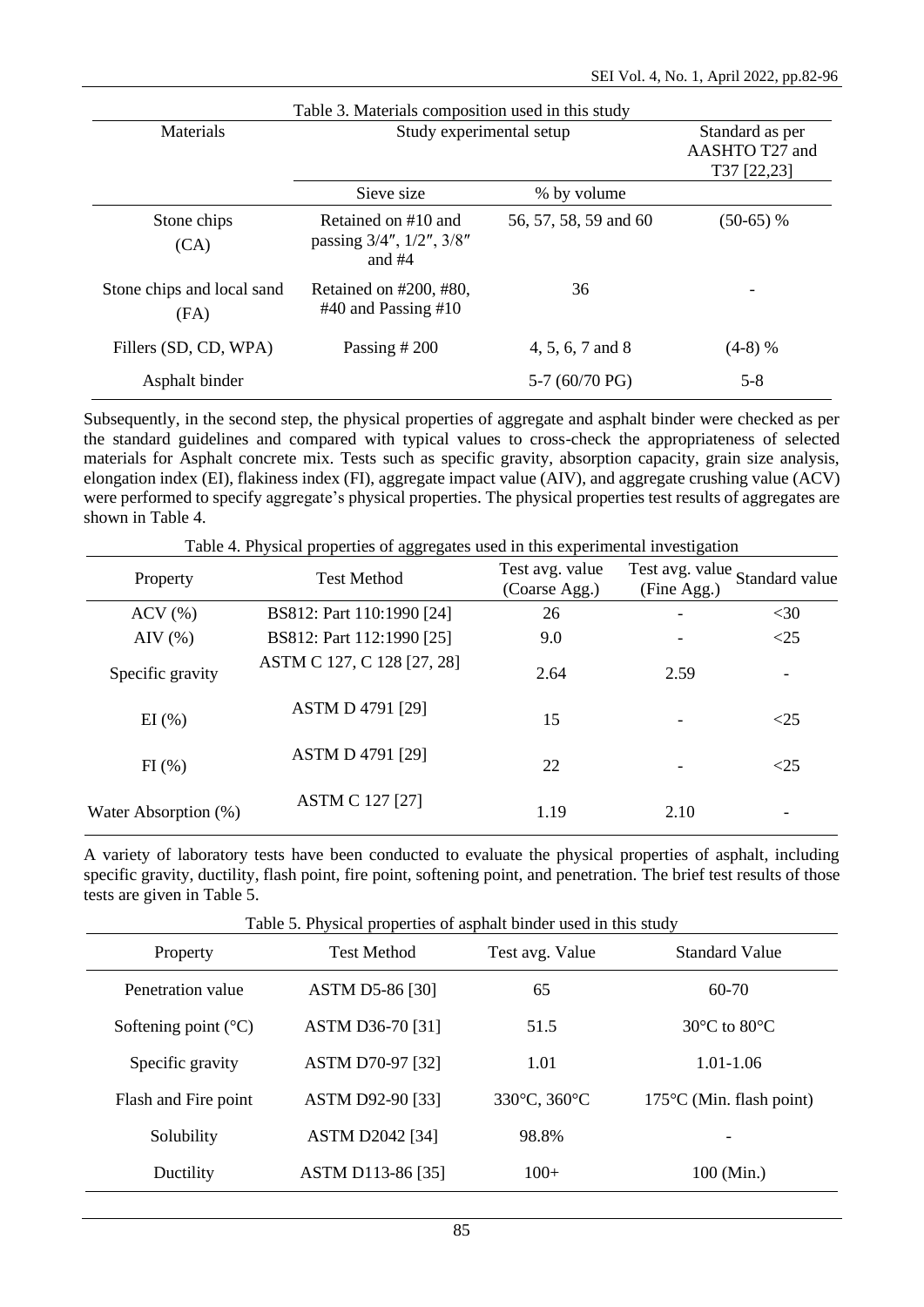In the third step, 90 cylindrical experiment samples were made in accordance with the Marshall test requirements and the AASHTO medium traffic load guideline [37]. For varying asphalt content (as mentioned in Table 3), the specimen size was considered 101.6 mm (dia)  $\times$  63.5 mm (height) by having applied 50 blows towards each edge of the cylindrical casing. The specimen compositions are shown in Table 6 and subsequently, Marshall tests were carried out in accordance with ASTM D1559 for each specimen [36]. The cylindrical Marshall samples were squeezed at a steady rate of 50.8 mm/min here on the anterior side until failure was reached and the stability, flow value, air void, void in mineral aggregates, etc. were considered to ascertain the strength and volumetric properties. Furthermore, the optimum asphalt content (OAC) was obtained.

| <b>Filler Content</b><br>$(\% )$ |                      | Number of Specimen Containing |                      |  |  |  |  |
|----------------------------------|----------------------|-------------------------------|----------------------|--|--|--|--|
|                                  | SD (Control)         | CD                            | <b>WPA</b>           |  |  |  |  |
| 4                                | $6$ (CA-58%, FA-36%) | 6 (CA-58%, FA-36%)            | $6$ (CA-58%, FA-36%) |  |  |  |  |
| 5                                | $6$ (CA-57%, FA-36%) | $6$ (CA-57%, FA-36%)          | $6$ (CA-57%, FA-36%) |  |  |  |  |
| 6                                | $6$ (CA-56%, FA-36%) | $6$ (CA-56%, FA-36%)          | $6$ (CA-56%, FA-36%) |  |  |  |  |
| $\overline{7}$                   | $6$ (CA-55%, FA-36%) | $6$ (CA-55%, FA-36%)          | $6$ (CA-55%, FA-36%) |  |  |  |  |
| 8                                | $6$ (CA-54%, FA-36%) | $6$ (CA-54%, FA-36%)          | $6$ (CA-54%, FA-36%) |  |  |  |  |
| <b>Total Samples</b>             | 30                   | 30                            | 30                   |  |  |  |  |

### **3. Results and discussion**

In this research, we put our effort into ascertaining the influence of non-conventional mineral fillers (i.e., CD, WPA) on the properties of asphalt mix adding various combinations of asphalt content and mineral fillers. In order to accomplish the research objectives, we also used conventional stone dust filler material to evaluate the performance of CD and WPA. We first explored the volumetric and marshal properties of an asphalt concrete mixture specimen critical for an asphalt concrete mix to accomplish our research objectives. The optimum asphalt content on every mineral filler was then determined.

### **3.1. Volumetric properties of the mixture**

Figure 1 shows the densities of Marshall Specimen with various binder content for the case of SD (Fig. 1a), CD (Fig. 1b), and WPA (Fig. 1c). The specimen density initially consistently increases with the increase of asphalt content overall varieties of filler materials. However, a declining trend of density was observed for SD and WPA as the asphalt content exceeds 6% and 6.5 %, respectively. Besides, a drain-down of asphalt was observed visually at an asphalt content of 7%. Drain-down is considered to be that portion of the asphalt binder that separates itself from the sample. Exceptionally, specimens containing a CD filler did not show a decreasing trend of density up to an asphalt content of 7%. This phenomenon might be attributed due to the robust absorptive nature of specimens containing CD filler. Besides, in our study, the densities of CD and WPA mixtures are less than the conventional mix using SD filler. As a result, the CD mixture shows less durability than WPA. According to Kareem and Chandra [40], the fatigue life also increases with an increase in the density of the mix. A review was carried out through Yasanthi et al. [38] reported decreasing strength properties of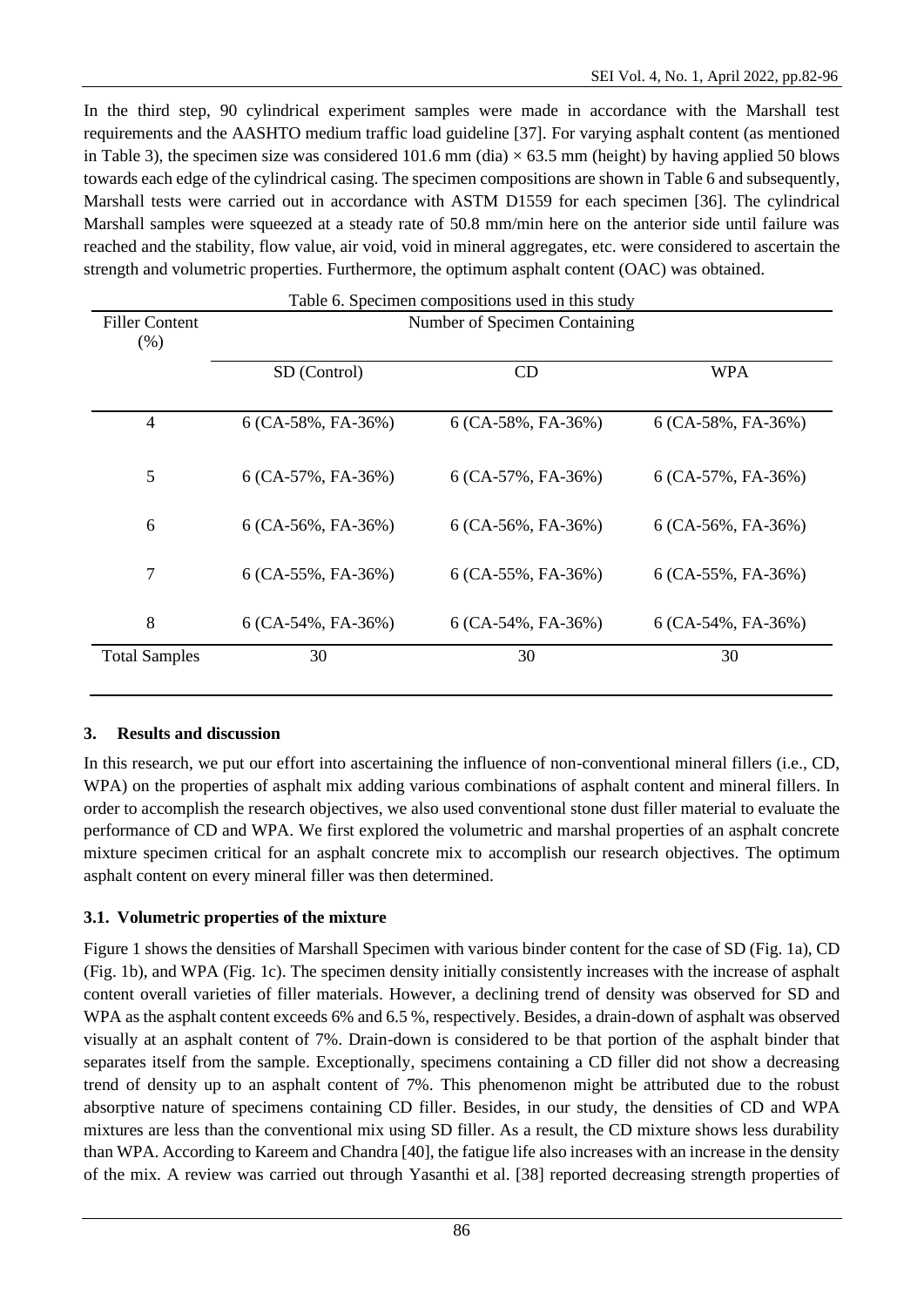asphalt concrete by adding sawdust ash (SDA) as filler. They found that the unit weight of control, 30g, and 50g SDA added samples are 2290 kg/m<sup>3</sup>, 2000 kg/m<sup>3,</sup> and 1790 kg/m<sup>3</sup> at optimum asphalt content (OAC) 5.28, 5.50 and 5.20, respectively. Kar et al. [11] showed that an addition of 5% fly ash as a filler could result in a unit weight of Marshall specimen as  $2560 \text{ kg/m}^3$  at  $5.2\%$  OAC.



Figure 1. Variation of density with respect to the asphalt contents for mixes with different fillers used in this study

Figure 2 depicts the stability values of Marshall samples at various asphalt content levels for SD (Fig. 2a), CD (Fig. 2b), and WPA (Fig. 2c). At a standard test temperature of  $60^{\circ}$ C, the stability value means the maximum load that the compacted sample (of asphalt) can withstand. In general, a higher stability value indicates greater strength. The analysis shows that as the asphalt content increases, the stability values increase until they reach a maximum. After that, as the asphalt content increases, the stability gradually decreases. However, all specimens show better stability at 6% asphalt content. Stability values are correlated with specimen densities. It was ascertained that the stability of the sample increased with the increase density with the exception of CD samples at 6.5 and 7.0% asphalt content. Fig. 2 as well demonstrates that at 6% asphalt content, all of the test samples have better stability. This is due to the fact that lower asphalt content results in more empty spaces. As the asphalt content increases, the gaps are filled, resulting in dense-graded mixtures. Muniandy et al. [19] used coal fly ash as a filler at 10% (by weight of total aggregate). They discovered that the specimen's stability value at OAC was 6.5 kN. The mixes containing fly ash as a filler have slightly inferior properties when compared with the control mixes, but they reach the required criteria.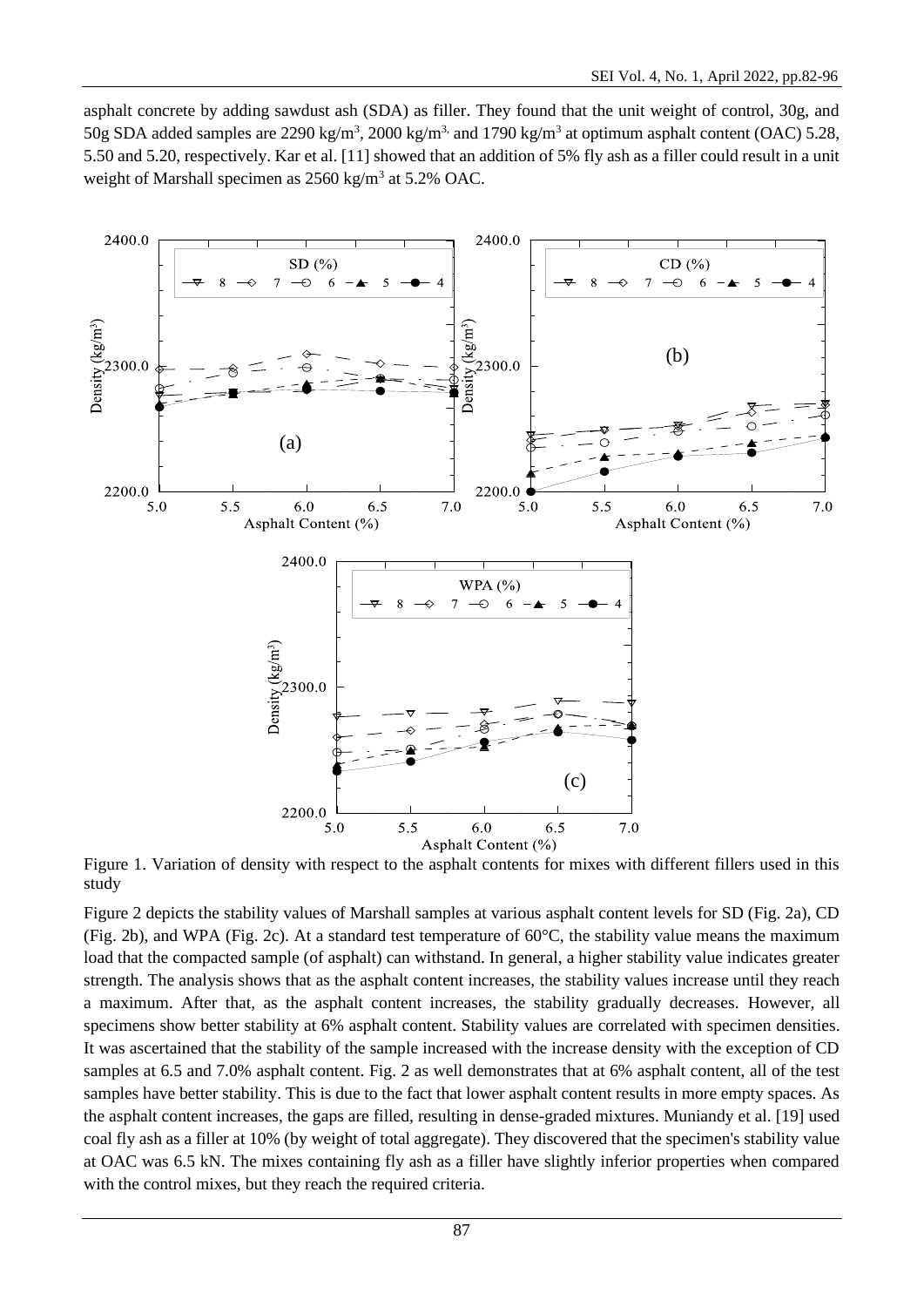

Figure 2. Variation of stability with respect to asphalt content for mixes with different fillers used in this study

Kar et al. [11] used 5% (by weight of total aggregate) coal fly ash as a filler, and the specimen had a stability value of 14.1 kN at 5.2% asphalt content. On the other hand, Mistry and Roy [12] was using variable fine aggregate (FA) proportions consisting of up 2 to 8% as alternative fillers in modified mixes. The stability values of these filler contents (2, 4, 6, and 8%) were 13.98 kN, 15.44 kN, 19.48 kN, and 17.52 kN with 5.07, 4.9, 4.8, and 5.4 OAC, respectively. When compared to a conventional mix and standard specification, their test results demonstrated a significantly greater stability value with such a relatively low OAC again for mix with 4% FA as the optimum filler content. Ahyudanari et al. [41] used two types of coal fly ash (5.3% by weight of total aggregate) in their study. They found that the stability values were 11.46 kN and 10.37 kN at 5.60% OAC, respectively. Our research supports the findings that using CD as filler in asphalt concrete has greater stability values than minimum standard requirements given in ASTM D1559 (1989) specifications, which exhibit better adhesion between the aggregate and asphalt.

In this study, Marshall stability decreased as the percentage of WPA in the mixture increased, except for 7% WPA containing samples. That is because by adding tiny sawdust ash (SDA) particles in the AC mixture, the aggregate surface texture becomes smooth and silky [38]. As a result, the strength of SDA added samples decreased compared to the control sample. But all the values show a greater value than the minimum requirement for medium traffic (i.e., stability value of 5.34 kN). Bi and Jakarni [42] used wood ash as a partial replacement of conventional filler on wood ash-modified asphalt mixtures. They summarized that by growing the wood ash content material, the stability value decreases.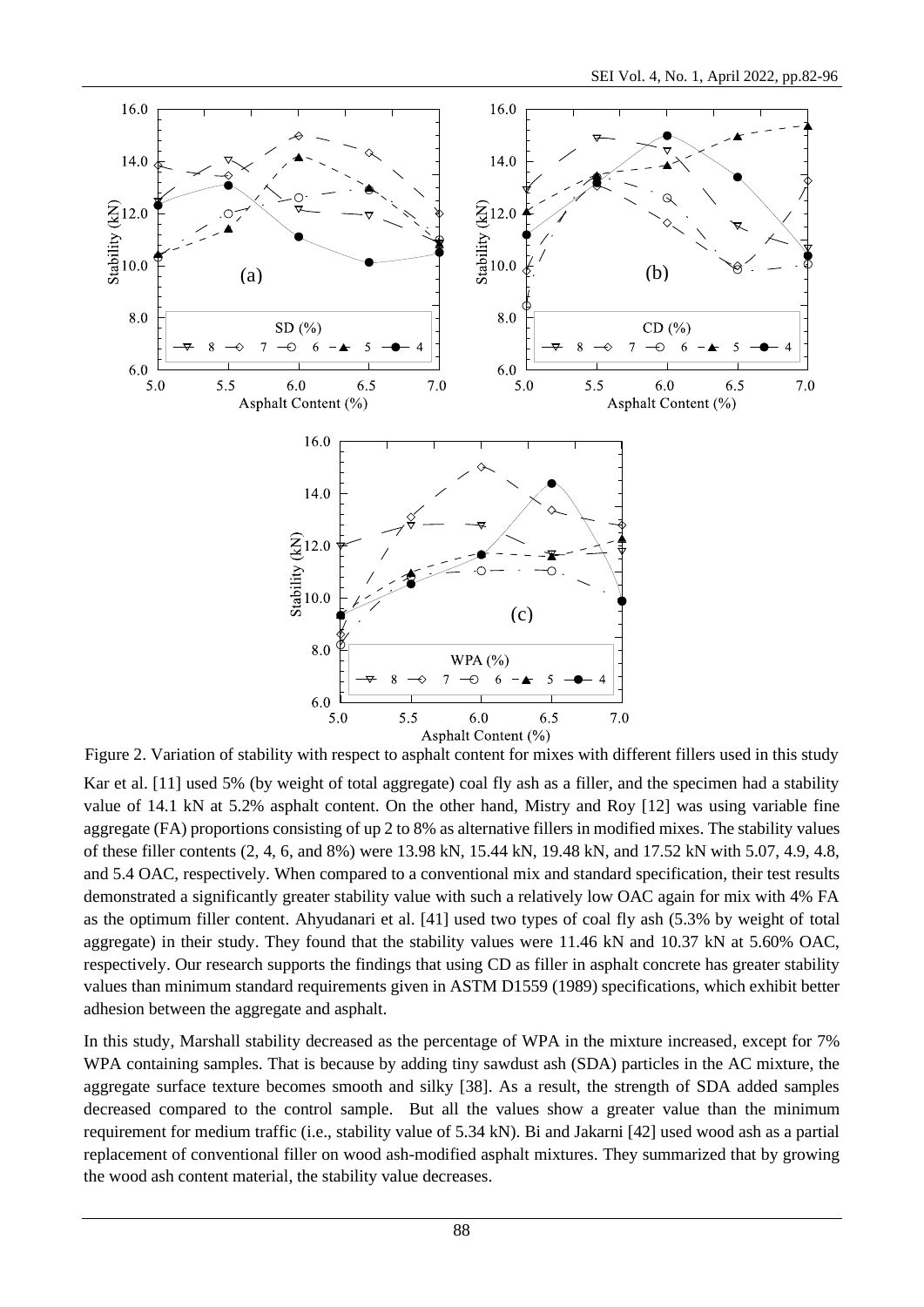

Figure 3. Variation of air void with asphalt content for mixes with different fillers

It is due to fact that wood ash has lesser ductility when compared to conventional fillers. However, most of the stability values are considerably higher than standard requirements.

Figure 4 depicts the voids in mineral aggregate (VMA) percent of the Marshall Specimen at various asphalt content levels for SD (Fig. 4a), CD (Fig. 4b), and WPA (Fig. 4c). Furthermore, as shown in Fig. 4, the VMA values of all specimens decreased for asphalt content percentages up to 5.5%, and then began to increase as the asphalt content percentages increased beyond 5.5%. When a binder is added to a mixture, the aggregate soaks up the binder first, and then the binder fills the void in the mixture. As a result, the VMA value initially declined and then increased because the available void space involves air voids and the effective asphalt content that was not absorbed into the aggregate. Hence, VMA increased as the effective asphalt content increased. The voids in mineral aggregates decline up to a lower limit and then rise as the filler content in the mixes grows [44]. Mistry and Roy [12] used 2, 4, 6 and 8% coal fly ash as fillers, and the VMA% using these filler contents were 15.58, 15.11, 14.78, and 16.16 with 5.07, 4.9, 4.8, and 5.4 % OAC respectively. Durability property is also associated with the VMA value of asphalt concrete combination. The thicker the asphalt film at the combination particles, the more long-lasting the combination [43]. Our test results show a similar trend with the standard trend, and also, all the values are within the specified limits. It is important to note that a minimum VMA value must be maintained to ensure a long-lasting asphalt film thickness.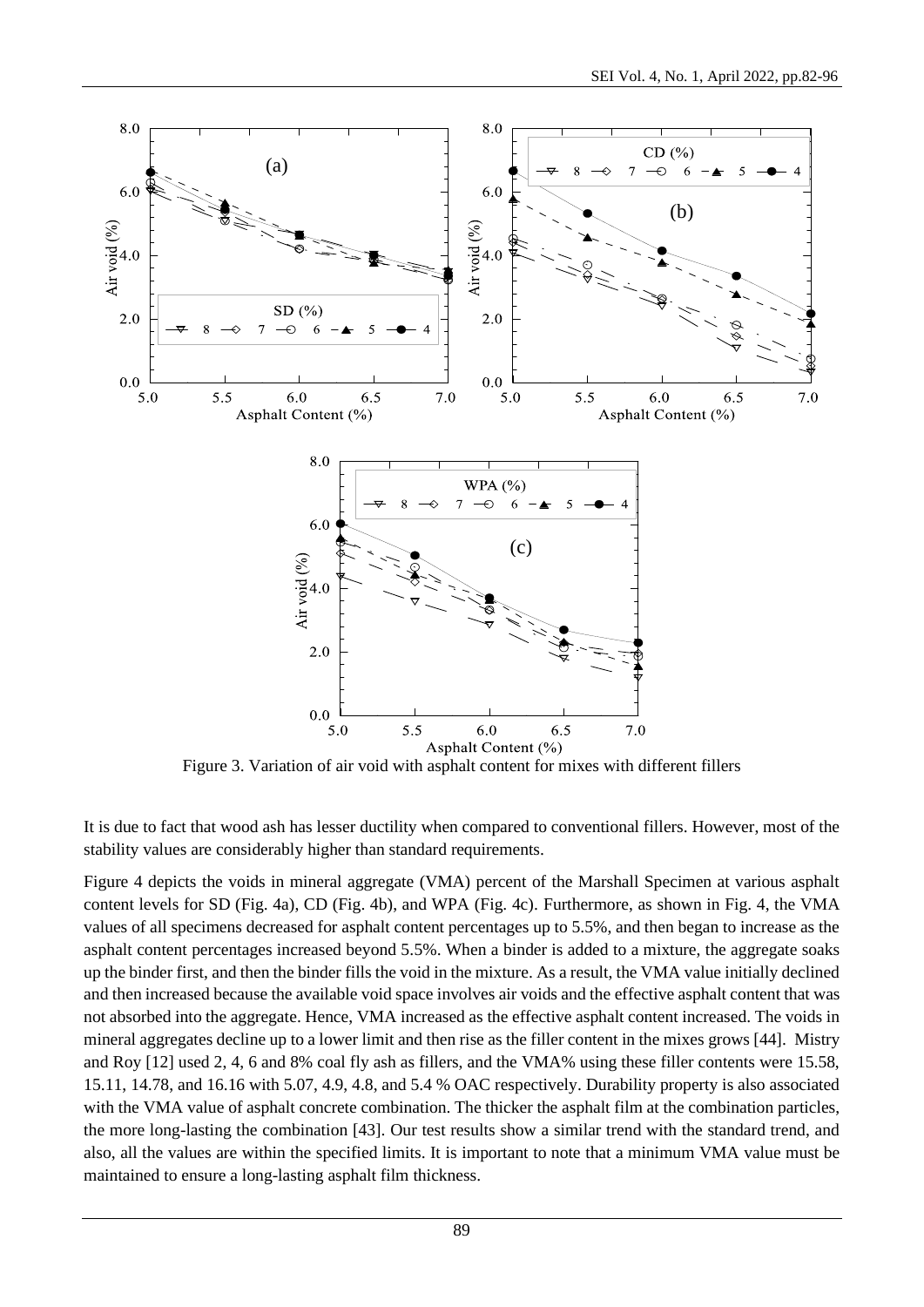

Figure 4. Variation of voids in mineral aggregate with asphalt content for mixes with different fillers

### **3.2. Determining the optimum asphalt content**

The optimum asphalt content (OAC) for Marshall mix is determined by averaging the asphalt contents at (i) highest stability, (ii) highest density, and (iii) maintaining a 4% air void.

Based on Fig. 1 to Fig. 3, the OAC for SD, CD, and WPA mixtures have been calculated and shown in Table 7. The OAC decreased as the filler content increased (Fig. 5a). This is because addition of filler content in the mixture fills the gaps in the aggregate, significantly lowering the gaps in the mineral aggregate and thus leaving less space for asphalt [45; 14].

|                          |                   | Table 7. OAC for the samples containing SD, CD, and WPA |                 |                   |
|--------------------------|-------------------|---------------------------------------------------------|-----------------|-------------------|
|                          |                   | Asphalt content with respect to                         |                 |                   |
| Filler $(\%)$            | Stability $(A_1)$ | 4% air void $(A_2)$                                     | Maximum         | $OAC =$           |
|                          |                   |                                                         | density $(A_3)$ | $(A_1+A_2+A_3)/3$ |
|                          |                   | <b>SD</b>                                               |                 |                   |
| $\overline{\mathcal{L}}$ | 5                 | 6.5                                                     | 6.3             | 6.1               |
| 5                        | 6.1               | 6.45                                                    | 6.2             | 6.25              |
| 6                        | 6.1               | 6.2                                                     | 6               | 6.1               |
| 7                        | 5.85              | 6.05                                                    | 6               | 5.97              |
| 8                        | 5.5               | 5.75                                                    | 6               | 5.75              |
|                          |                   | CD                                                      |                 |                   |
| 4                        | 5.9               | 6.1                                                     | 7               | 6.33              |
| 5                        | 6.5               | 5.85                                                    |                 | 6.45              |
| 6                        | 6                 | 5.3                                                     |                 | 6.1               |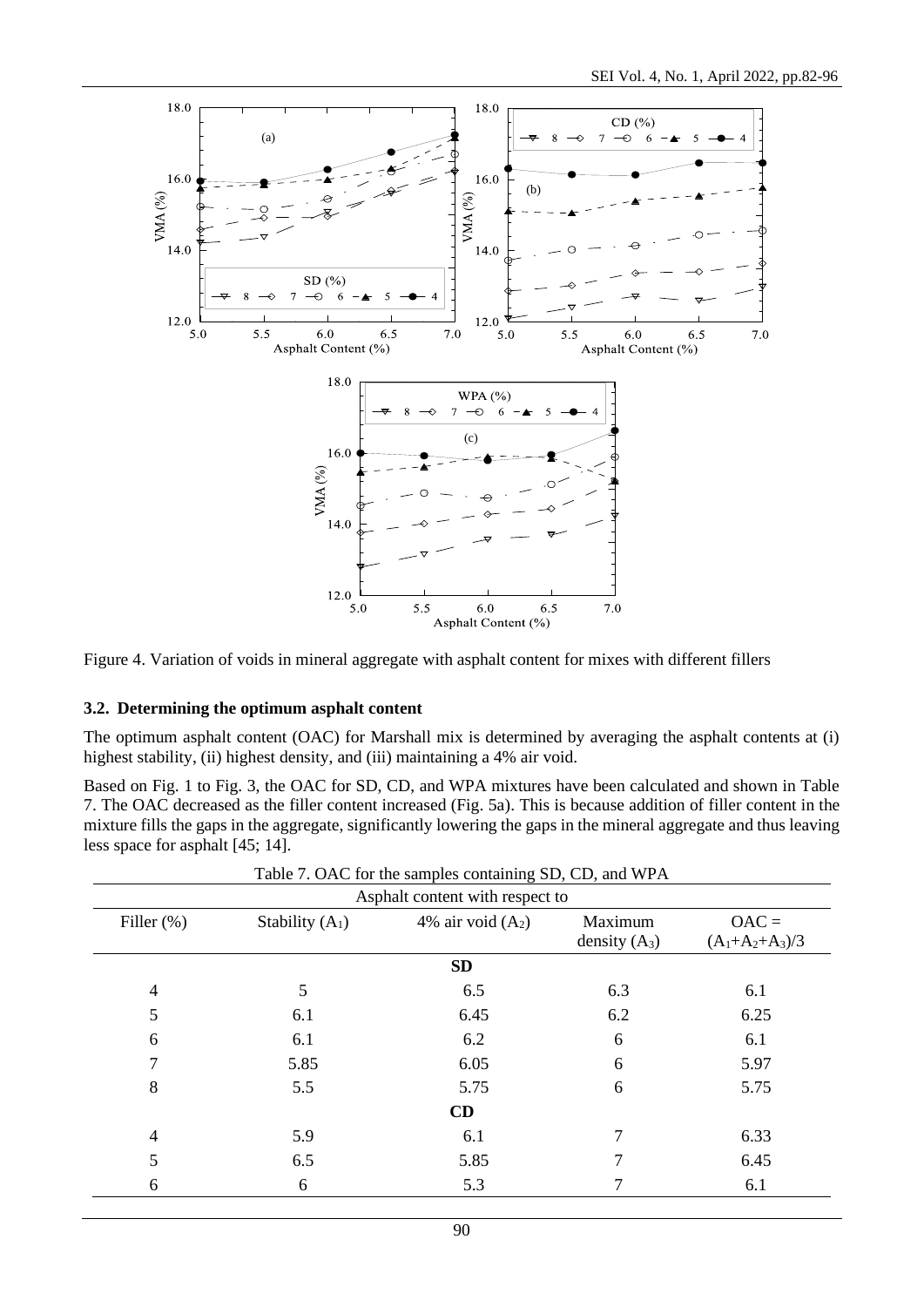| Asphalt content with respect to |                   |                     |                            |                              |  |  |  |
|---------------------------------|-------------------|---------------------|----------------------------|------------------------------|--|--|--|
| Filler $(\%)$                   | Stability $(A_1)$ | 4% air void $(A_2)$ | Maximum<br>density $(A_3)$ | $OAC =$<br>$(A_1+A_2+A_3)/3$ |  |  |  |
| 7                               | 6                 | 5.2                 |                            | 6.07                         |  |  |  |
| 8                               | 5.7               | 5.05                | 7                          | 5.92                         |  |  |  |
|                                 |                   | <b>WPA</b>          |                            |                              |  |  |  |
| $\overline{4}$                  | 6.2               | 5.87                | 6.7                        | 6.26                         |  |  |  |
| 5                               | 6.4               | 5.75                | 7                          | 6.38                         |  |  |  |
| 6                               | 6.15              | 5.65                | 6.5                        | 6.1                          |  |  |  |
| 7                               | 6.2               | 5.55                | 6.5                        | 6.08                         |  |  |  |
| 8                               | 5.8               | 5.25                | 65                         | 5.85                         |  |  |  |

**3.3. Marshall properties concerning optimum asphalt content**

This Table 8 illustrates the Marshall properties of the mixes (prepared with CD, WPA, and SD) with respect to the OAC and the graphical representation of the relationships between filler contents with OAC, stability, density, VMA%, air void%, VFA%, flow value, effective asphalt content (Pbe) and retained stability (RS) values are shown in Fig. 5 (a), 5(b), 5(c), 5(d), 5(e), 5(f), 5(g), 5(h) and 5(i), respectively.

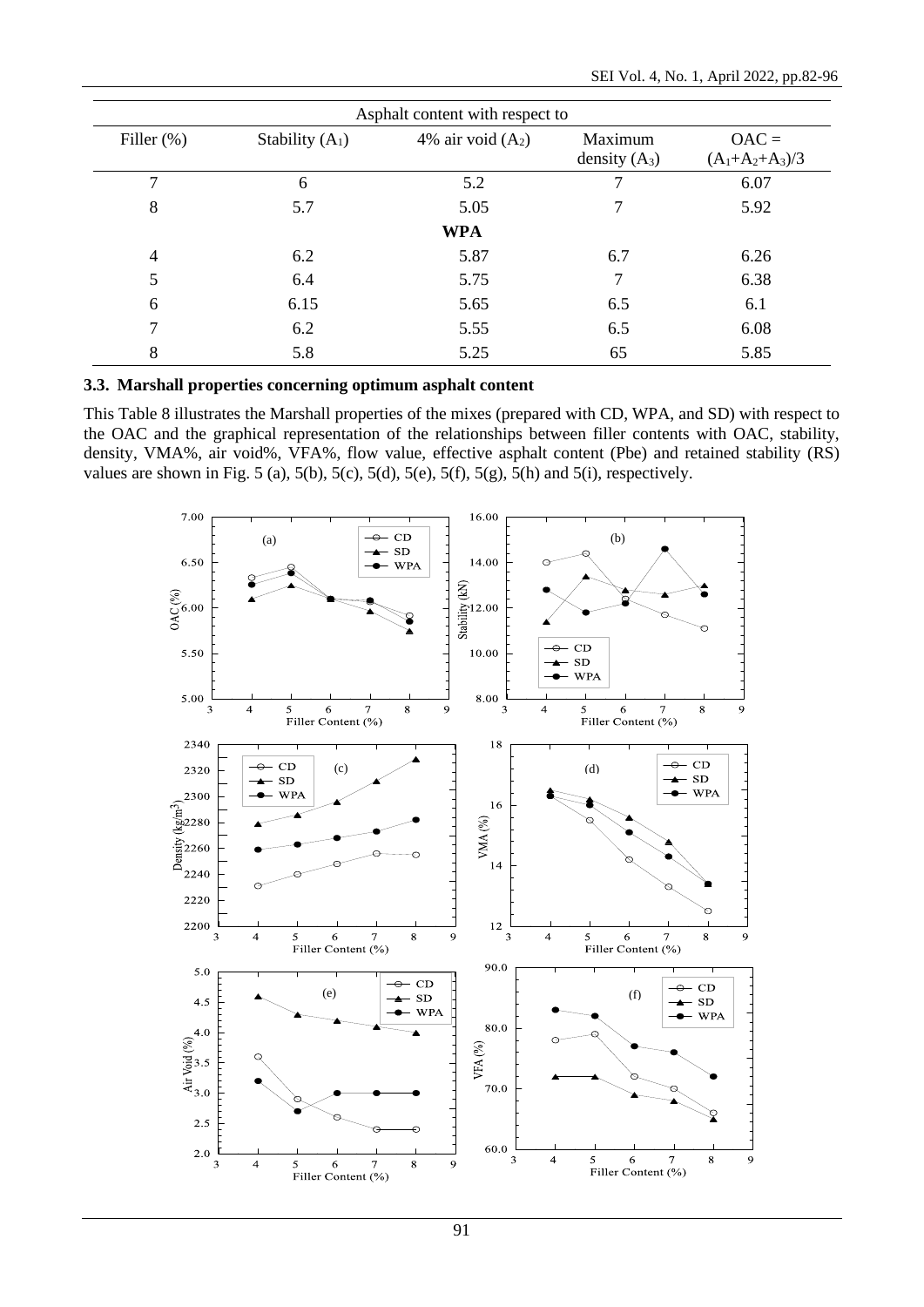

Figure 5. Marshall Properties with respect to the optimum asphalt content (OAC) at various filler contents

For the case of OAC, it was observed that the specimens made with 5%-8% CD filler content satisfied all Marshall criteria except air void (Fig. 5e and Table 8). Exceptionally, specimens made with 4% CD filler content satisfied the all-Marshall criteria including air void and exhibiting a significant stability value (14 kN). Moreover, retained stability (RS) value was within the specified limit (greater than 70%, Table 8). So, it can be concluded that the mixes containing 4% CD can be effectively used.

The specimens made with 4%, 5%, and 7% WPA filler content fulfilled the requirements of all Marshall properties except either VFA, flow value or both (Table 8, Fig. 5f, Fig. 5g), however the differences were not significant. Nevertheless, the specimens with 6% and 8% WPA filler contents satisfied all Marshall criteria including stability values (11.2 kN and 12.6 kN, respectively), and those percentages of WPA filler content can be effectively used in the asphalt concrete mixes. In comparing 6% and 8% filler content mixtures, it may be better to use 6% filler content than 8% as the effective asphalt content (Pbe) values are higher at 6% and also require less filler materials (Fig. 5h and Table 8). It is significant to mention that the conventional SD filler does not require any filler content percentage (Table 8) to satisfy the Marshall criteria but the studied CD and WPA require a certain filler content percentage to satisfy the Marshall criteria.

|                | Standard<br>values | Min <sup>m</sup><br>5.34 kN | $3 - 5$                | 13-22              | 65-78              |                                 |             | $2 - 4$      | Min <sup>m</sup> 70% |
|----------------|--------------------|-----------------------------|------------------------|--------------------|--------------------|---------------------------------|-------------|--------------|----------------------|
| Filler<br>(% ) | OAC(%)             | Stability<br>(kN)           | Air<br>void<br>$(\% )$ | <b>VMA</b><br>(% ) | <b>VFA</b><br>(% ) | Density<br>(kg/m <sup>3</sup> ) | Pbe<br>(% ) | Flow<br>(mm) | RS(%)                |
|                |                    |                             |                        | CD                 |                    |                                 |             |              |                      |
| $\overline{4}$ | 6.33               | 14                          | 3.6                    | 16.3               | 78                 | 2231                            | 5.8         | 3.25         | 80.43                |
| 5              | 6.45               | 14.4                        | $2.9*$                 | 15.5               | 79                 | 2240                            | 5.65        | 3.1          | 71.45                |
| 6              | 6.1                | 12.4                        | $2.6*$                 | 14.2               | 72                 | 2248                            | 5.3         | 3.6          | 105.51               |
| 7              | 6.07               | 11.7                        | $2.4*$                 | 13.3               | 70                 | 2256                            | 4.9         | $4.2^*$      | 111.44               |
| 8              | 5.92               | 11.1                        | $2.4*$                 | 12.5               | 66                 | 2255                            | 4.52        | 3.24         | 99.63                |
|                |                    |                             |                        | <b>WPA</b>         |                    |                                 |             |              |                      |

Table 8. Marshall Properties with respect to the optimum asphalt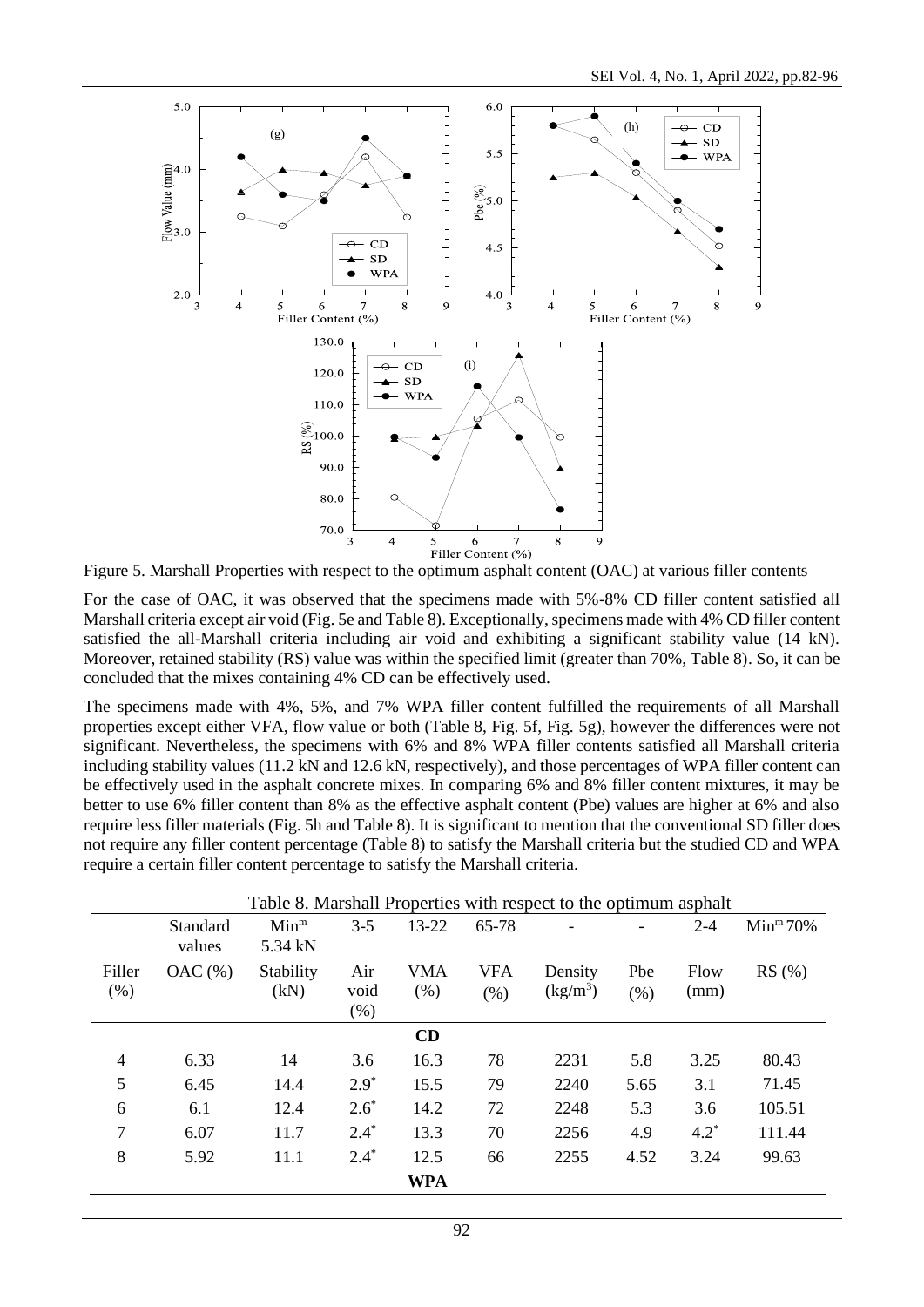|                | Standard<br>values | Min <sup>m</sup><br>5.34 kN | $3 - 5$               | $13 - 22$          | 65-78              |                                 |               | $2 - 4$        | Min <sup>m</sup> 70% |
|----------------|--------------------|-----------------------------|-----------------------|--------------------|--------------------|---------------------------------|---------------|----------------|----------------------|
| Filler<br>(% ) | OAC(%)             | Stability<br>(kN)           | Air<br>void<br>$(\%)$ | <b>VMA</b><br>(% ) | <b>VFA</b><br>(% ) | Density<br>(kg/m <sup>3</sup> ) | Pbe<br>$(\%)$ | Flow<br>(mm)   | RS(%)                |
| $\overline{4}$ | 6.26               | 12.8                        | 3.2                   | 16.3               | $83*$              | 2259                            | 5.8           | $4.2*$         | 99.72                |
| 5              | 6.38               | 11.8                        | $2.7*$                | 15.8               | $82*$              | 2263                            | 5.9           | 3.6            | 93.12                |
| 6              | 6.1                | 11.2                        | 3                     | 14.8               | 77                 | 2268                            | 5.4           | 3.5            | 115.85               |
| 7              | 6.08               | 14.6                        | 3                     | 14                 | 76                 | 2273                            | 5             | $4.5*$         | 99.57                |
| 8              | 5.85               | 12.6                        | 3                     | 13                 | 72                 | 2282                            | 4.7           | 3.9            | 76.58                |
|                |                    |                             |                       | <b>SD</b>          |                    |                                 |               |                |                      |
| $\overline{4}$ | 6.1                | 11.4                        | 4.6                   | 16.5               | 72                 | 2279                            | 5.25          | 3.65           | 99.17                |
| 5              | 6.25               | 13.4                        | 4.3                   | 16.2               | 72                 | 2286                            | 5.3           | $\overline{4}$ | 99.82                |
| 6              | 6.1                | 12.8                        | 4.2                   | 15.6               | 69                 | 2296                            | 5.04          | 3.95           | 103.30               |
| 7              | 5.97               | 12.6                        | 4.1                   | 14.8               | 68                 | 2312                            | 4.68          | 3.75           | 125.86               |
| 8              | 5.75               | 13                          | $\overline{4}$        | 13.4               | 65                 | 2329                            | 4.3           | 3.9            | 89.71                |

Note: \* denotes the values which are not within the acceptable limits.

### **4. Conclusions**

The use of waste products as non-conventional fillers in asphalt concrete mix enhances pavement performance and also contributes to a sustainable waste management system. In this research, an effort has been made to check the feasibility of using coal dust (CD) and wood powder ash (WPA) as alternative filler materials through evaluating deformation resistance or stability, fatigue resistance, durability properties of CD and WPA containing asphalt concrete with the help of Marshall properties (i.e., stability, density, air void, VMA, and VFA). Simultaneously, moisture-induced damages of CD and WPA containing asphalt concrete were measured by retained stability (RS) values. In addition, we obtained a relationship between the optimum asphalt content and percentage of mineral filler.

Initially X-ray fluorescence (XRF) observation were conducted to determine the physical and chemical properties of the filler materials (i.e., CD, WPA) and found significant percentages of  $SiO_2$ ,  $Al_2O_3$ , and  $Fe_2O_3$ that indicates the suitability of CD and WPA as mineral filler in asphalt concrete mixes. In the second step, 90 Marshall specimens containing CD, WPA, and SD (control specimen) for medium traffic condition were prepared and tested in the laboratory for Marshall properties with different filler contents (4%, 5%, 6%, 7%, and 8%). Finally, similar Marshall specimens were prepared and tested for optimum asphalt content at different filler contents. For medium traffic conditions, the stability values of Marshall specimens containing CD, WPA, and SD are much higher than the minimum (i.e., 5.34 kN) load requirement which can provide deformation rigidity when subjected to frequent or sustained load. Among the fillers, SD mixtures exhibited more dense and VMA percentage than WPA and CD. However, the differences in the results were not significant and VMA values of CD and WPA mixtures were less than 22 that satisfied the AASHTO criteria. The air void values for the Marshall specimens were within the specified limit.

The OAC is highest for mixes with CD as followed by WPA and SD. Specimens made with 4% CD and 6% WPA filler content satisfied all-Marshall criteria along with considerable stability and retained stability value. Though 8% WPA filler content mixtures show similar results as 6% WPA filler content yet the effective asphalt content (Pbe) values are lower at 8% and also require more filler materials. For control mix specimen SD, it does not require any filler content percentage to satisfy the Marshall criteria but CD and WPA necessitate a particular percentage of filler content to satisfy Marshall criteria. Therefore, the study reveals that 4% CD filler content and 6% WPA content can be effectively used as a mineral filler in asphalt concrete mixes.

This study gives a preliminary guidance to use wood powder ash (WPA) and coal dust (CD) as alternate filler materials in asphalt concrete. Further experimental investigation on properties including indirect tensile fatigue test, four-point bending test, repeated axial load test, and wheel tracking test should be performed while using CD and WPA as filler materials on the pavement.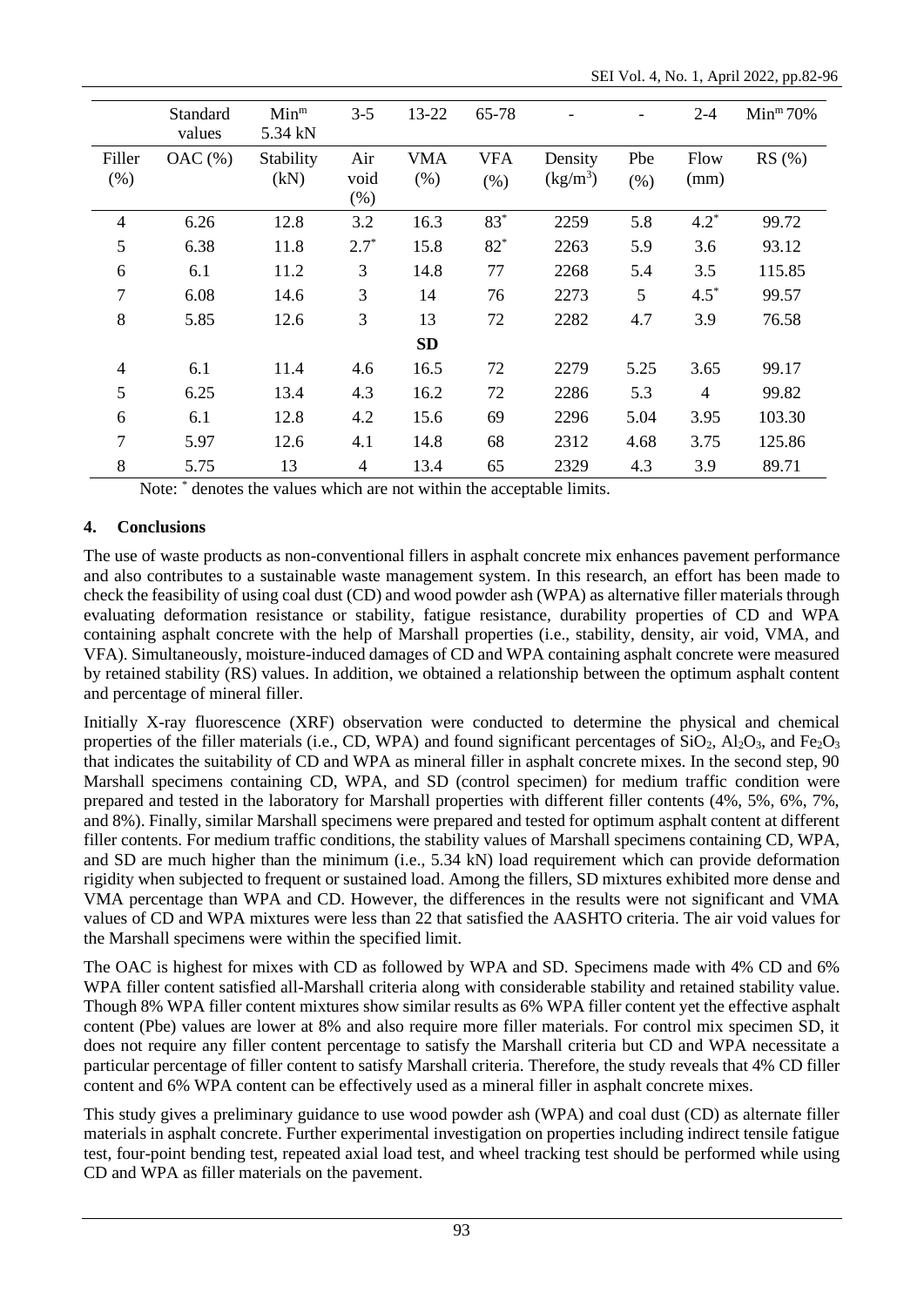### **Declaration of competing interest**

The authors declare that they have no any known financial or non-financial competing interests in any material discussed in this paper.

### **Funding information**

This work was funded by the University Grants Commission of Bangladesh.

#### **Acknowledgment**

The authors would like to express their gratitude to the University Grants Commission of Bangladesh for providing funding for this research project. The authors would also like to thank the Department of Civil Engineering at DUET, Gazipur, for providing all of the necessary facilities for this work.

### **References**

- [1] V. P. Puzinauskas. "Filler in Asphalt Mixtures", *The Asphalt Institute Research Report 69-2*, Lexington, Kentucky, 1969.
- [2] M. Wasilewska, D. Malaszkiewicz, and N. Ignatiuk. "Evaluation of Different Mineral Filler Aggregates for Asphalt Mixtures", *IOP Conf. Series: Materials Science and Engineering*, 2017. doi: 10.1088/1757- 899X/245/2/022042.
- [3] Polish National Specification: Technical Guidelines for Aggregates for Asphalt Mixtures WT-1, 2014.
- [4] N. Ali, J. S. Chan, S. Simms, R. Bushman and A.T. Bergan, "Mechanistic Evaluation of Fly Ash Asphalt Concrete Mixtures", *Journal of Materials in Civil Engineering*, vol. 8, no. 1, pp. 19-25, 1996.
- [5] A. A. Tayebali, G. A. Malpass and N. P. Khosla, "Effect of Mineral Filler Type and Amount on Design and Performance of Asphalt Concrete Mixtures", *Transportation. Research Record*, Washington, D.C, vol. 1609, no. 1, pp. 36–43, 1998.
- [6] Y. Zhao, F. Ni, L. Zhou, and J. Jiang, "Heterogeneous Fracture Simulation of Asphalt Mixture under SCB Test with Cohesive Crack Model", *Road Materials and Pavement Design*, vol. 18, no. 6, pp. 1411- 1422, 2017.
- [7] M. M. Ahmed and A. T. Fadhil, "Effect of Filler Type on the Durability of Asphalt Concrete Mixes", *International Journal of Current Engineering and Technology*, vol. 8, no. 3, 2018. doi: <https://doi.org/10.14741/ijcet/v.8.3.36>
- [8] M. N. Rahman and M. A. Sobhan, "Use of Non-Conventional Fillers on Asphalt-Concrete Mixture", *International Journal of Innovation and Applied Studies*, vol. 3, no. 4, pp. 1101-1109, 2013.
- [9] H. H. Jony, M. F. Al-rubaie and I. Y. Jahad, "The Effect of Using Glass Powder Filler on Hot Asphalt Concrete Mixtures Properties", *Engineering and Technology Journal,* vol. 29, no. 1, pp. 44–57, 2011.
- [10] N. M. Asmael, "Effect of Mineral Filler Type and Content on Properties of Asphalt Concrete", *Journal of Engineering*, vol. 16, no. 3, pp. 5352-5362, 2010.
- [11] D. Kar, M. Panda, M and J. P. Giri. "Influence of Fly-Ash as a Filler in Bituminous Mixes", *ARPN Journal of Engineering and Applied Sciences*, vol. 9, no. 6, pp. 895–900, 2014.
- [12] R. Mistry and T. K. Roy, "Effect of Using Fly Ash as Alternative Filler in Hot Mix Asphalt", *Perspectives in Science*, vol. 83, pp. 07-09, 2016.
- [13] R. Taha, A. Al-Rawas, A. Al-Harthy and A. Qatan, "Use of Cement Bypass Dust as Filler in Asphalt Concrete Mixtures", *Journal of Materials in Civil Engineering*, vol. 14, no. 4, pp. 338-343, 2002.
- [14] K. M. F. Hossain, "Effect of Fillers on Hot-Mix Asphalt Concrete", *Master of Science in Civil Engineering Thesis*, Khulna University of Engineering & Technology, Bangladesh, 2018.
- [15] A. M. Sharrour, G. B. Saloukeh. "Effect of Quality and Quantity of Locally Produced Filler (Passing Sieve No. 200) on Asphaltic Mixtures in Dubai. Effect of Aggregates and Mineral Fillers on Asphalt Mixtures Performance", *ASTM STP 1147, Richard C. Meininger, Ed.*, American Society for Testing and Material, Philadelphia, 1992.
- [16] J. wang, M. Guo and Y. Tan, "Study on Application of Cement Substituting Mineral Fillers in Asphalt Mixture", *International Journal of Transportation Science and Technology*, vol. 7, pp 189-198, 2018.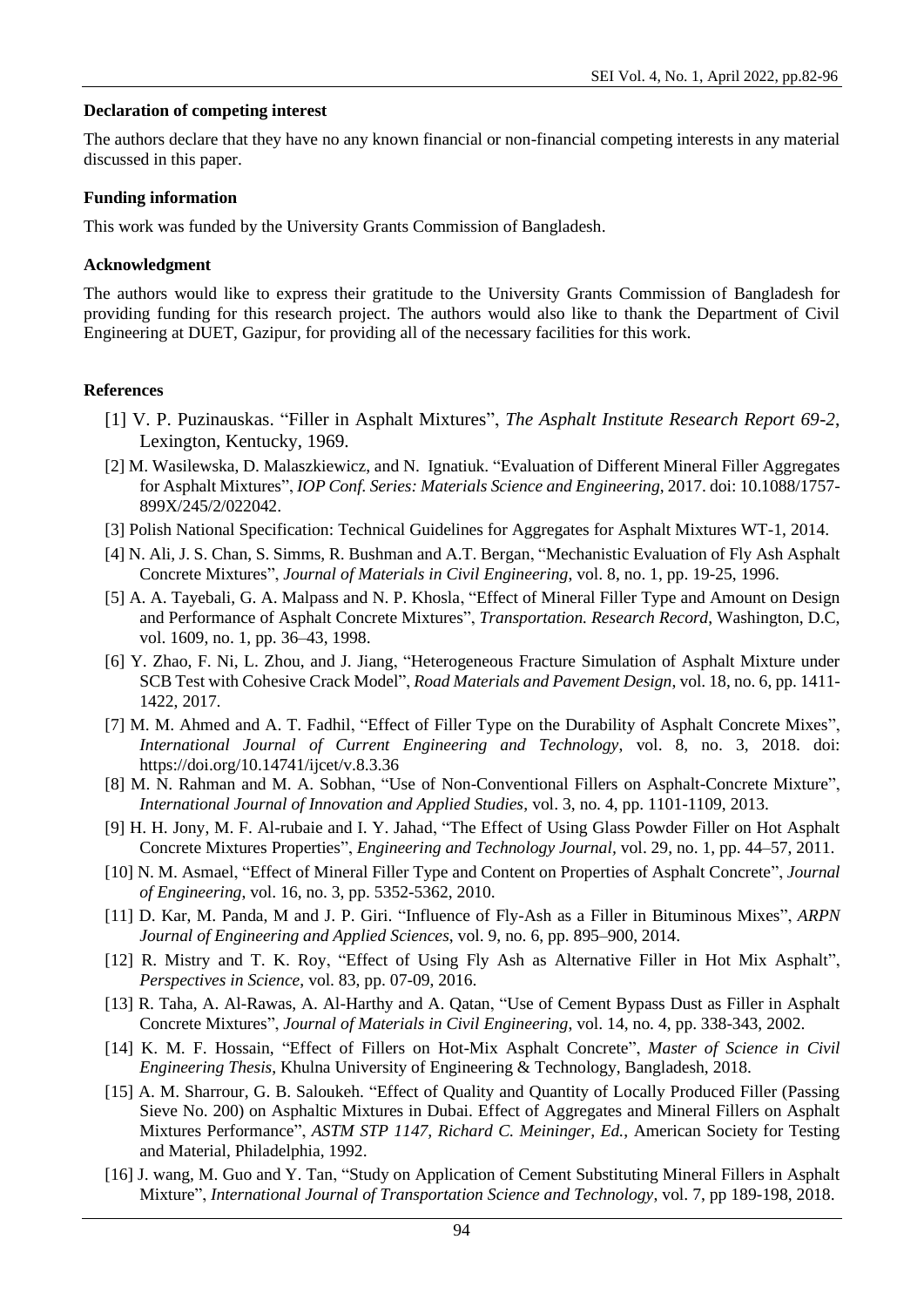- [17] M. Arabani, S. A. Tahami, and M. Taghipoor, "Laboratory Investigation of Hot Mix Asphalt Containing Waste Materials", *Road Materials and Pavement Design,* vol. 18, no. 3, pp. 713-729, 2017.
- [18] ASTM, ASTM C618: Standard Specification for Coal Fly Ash and Raw or Calcined Natural Pozzolan for Use in Concrete, 2019.
- [19] R. Muniandy, E. Aburkaba and L. M. J. Mahdi, "Effect of Mineral Filler Type and Particle Size on Asphalt-Filler Mastic and Stone Mastic Asphalt Laboratory Measured Properties", *Australian Journal of Basic and Applied Sciences*, vol. 7, no. 11, pp. 475–487, 2013.
- [20] O. F. Okemini, and I. C. Dilim, "Formulation and Performance Evaluation of Wood Adhesives Produced with Rice Husk Ash as New Filler", *American Journal of Applied Chemistry*, vol. 3, no. 2, pp. 33-39, 2015. doi: 10.11648/j.ajac.20150302.11.
- [21] D. O. Osuya, and H. Mohammed, "Evaluation of Sawdust Ash as a Partial Replacement for Mineral Filler in Asphaltic Concrete", *Ife Journal of Science*, vol. 19, no. 2, pp. 431-440, 2017.
- [22] AASHTO T27 (2008): Standard Test Method for Seive Analysis of Fine aggregate and Coarse Aggregate for Hot Mix Asphalt (HMA). American Association of State Highway and Transportation Officials (AASHTO), Washington DC, USA.
- [23] AASHTO T37 (2008): Standard Test Method for Sieve Analysis of Mineral Filler for Hot Mix Asphalt (HMA). American Association of State Highway and Transportation Officials (AASHTO), Washington DC, USA.
- [24] BS 812 (Part 110) (1990): Standard Test Method for Determining Aggregate Crushing Value. Bureau of British Standard, UK.
- [25] BS 812 (Part 112) (1990): Standard Test Method for Determining Aggregate Impact Value." Bureau of British Standard, UK.
- [26] ASTM C131-03 (1990): Standard test method for resistance to degradation of small-size coarse aggregate by abrasion and impact in the Los Angeles machine, Annual Book of ASTM Standards, vol 04.02, ASTM, Philadelphia, PA
- [27] ASTM C127 (2001): Standard Test Method for Specific Gravity and Water Absorbsion of Coarse Aggregate. Annual Book of ASTM Standard, American Society for Testing and Material (ASTM), Philadelphia, USA; vol. 04.02.
- [28] ASTM C128 (2001): Standard Test Method for Specific Gravity of Fine Aggregate. Annual Book of ASTM Standard, American Society for Testing and Material (ASTM), Philadelphia, USA.
- [29] ASTM D4791 (2001): Standard Test Method for Determining Percentage Elongation and Flakiness Index of Coarse Aggregate. Annual Book of ASTM Standard, American Society for Testing and Material (ASTM), Philadelphia, USA.
- [30] ASTM D5-86 (1986): Standard Test Method for Determining Penetration Grade of Bituminous Materials. Annual Book of ASTM Standard, American Society for Testing and Material (ASTM), Philadelphia, USA.
- [31] ASTM D36-70 (1986): Standard Test Method for Determining Softening Point of Bituminous Materials. Annual Book of ASTM Standard, American Society for Testing and Material (ASTM), Philadelphia, USA.
- [32] ASTM D70-97 (1986): Standard Test Method for Determining Specific Gravity of Bituminous Materials. Annual Book of ASTM Standard, American Society for Testing and Material (ASTM), Philadelphia, USA.
- [33] ASTM D92-90 (1986): Standard Test Method for Determining Flash and Fire Point Value of Bituminous Materials. Annual Book of ASTM Standard, American Society for Testing and Material (ASTM), Philadelphia, USA.
- [34] ASTM D20-42 (1986): Standard Test Method for Determining Solubility Value of Bituminous Materials. Annual Book of ASTM Standard, American Society for Testing and Material (ASTM), Philadelphia, USA.
- [35] ASTM D113-86 (1986): Standard Test Method for Determining Ductility Value of Bituminous Materials. Annual Book of ASTM Standard, American Society for Testing and Material (ASTM), Philadelphia, USA.